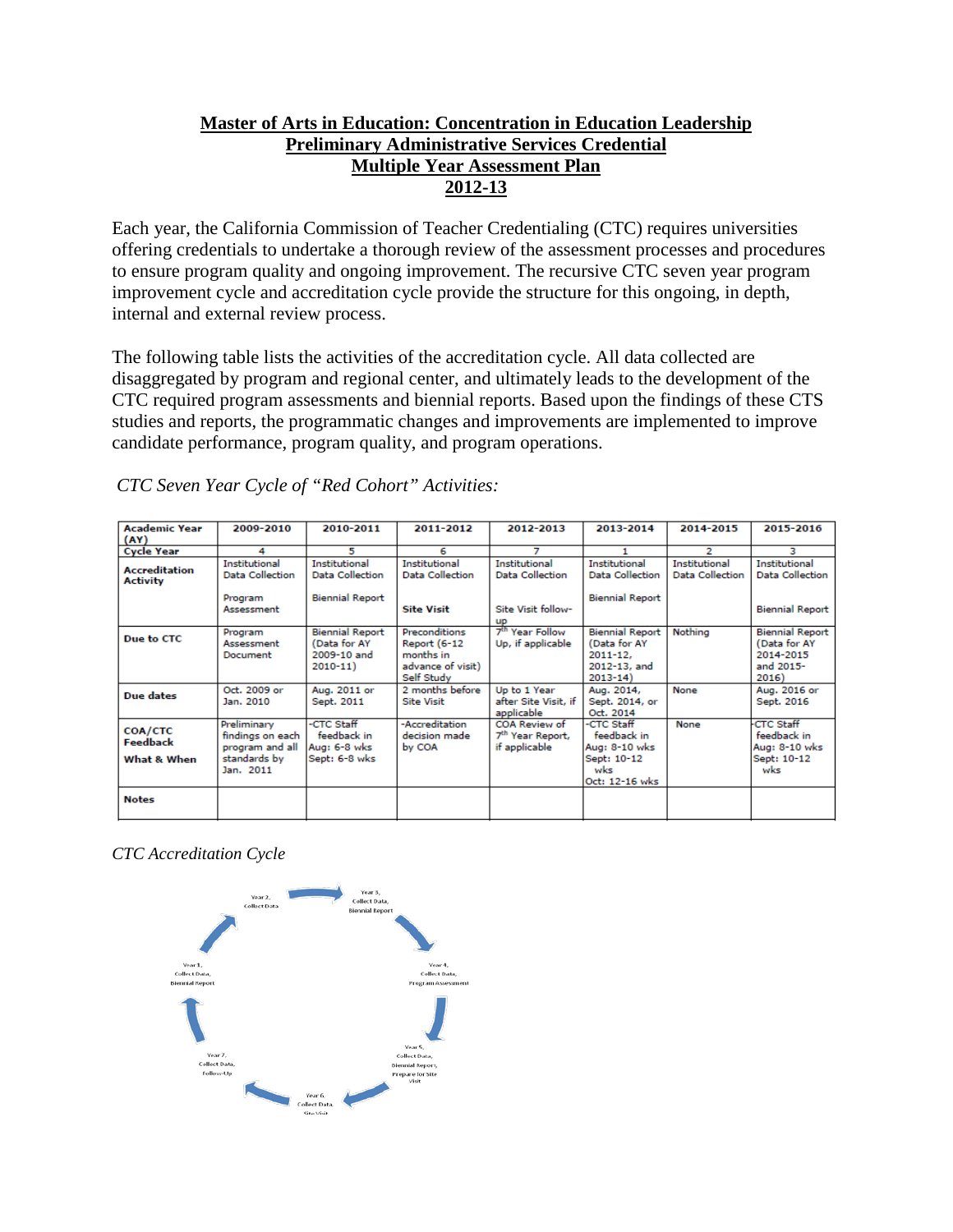### **Methods of Assessment and Criteria for Success Master of Arts in Education: Concentration in Education Leadership Administrative Services Preliminary Credential**

Assessment data is collected and analyzed through internal and external sources from a variety of stakeholders to include candidates, adjunct faculty, full and part time faculty, university supervisors, and advisory councils. Given that courses are offered in 8 week quads, *candidates* provide feedback through completion of signature assignments and IDEA course evaluations in 8 week cycles throughout the academic year. As they conclude their program of study, *candidates* also provide feedback by completing the Exit Survey on TaskStream. *Advisory councils* meet three times a year to discuss current trends and best practices, making recommendations for revisions in the assessment practice. To ensure a set of balanced assessment measures, *full time faculty, part time faculty, and adjunct faculty* meet semi-annually to review the collected data and consider revisions in the assessment practice. Because the state credentialing standards are integrated into the signature assignments, all candidates are expected to be at the proficient level with a score of "3" in each signature assignment rubric criteria. The assessments are listed below:

#### **1.** *Coursework Assessments*

Using TaskStream, *candidates upload each signature assignment which is aligned to the CTC program standards, the California Professional Standards for Educational Leadership(CPSEL) and Classroom Learning Outcomes (CLO))*. Each signature assignment is evaluated *using a rubric which has been calibrated by faculty across centers.* At the end of each academic year data is disaggregated *and analyzed by program and each* regional center. *The* results *of this analysis* inform areas for program improvement.

• **Signature Assignment: GED603, Visionary Leadership**

The Signature Assignment requires candidates to develop, articulate and steward a vision of teaching and learning for all students that is shared and supported by the school community. CTC Standard 6(a)/CPSEL Standard 1/Classroom Learning Outcomes 1, 2, 3, 4

• **Signature Assignment: GED604, Instructional Leadership for the Success of all Students** 

The signature assignment requires candidates to observe and analyze at least two classroom lessons, including a specialized class. Candidates write an anecdotal summary outlining their observations and next steps. CTC Standard 1/CPSEL Standard 2/CLO 1, 2, 3, 4, 6, 8.

• **Signature Assignment: GED606, Organizational Leadership and Resource Management**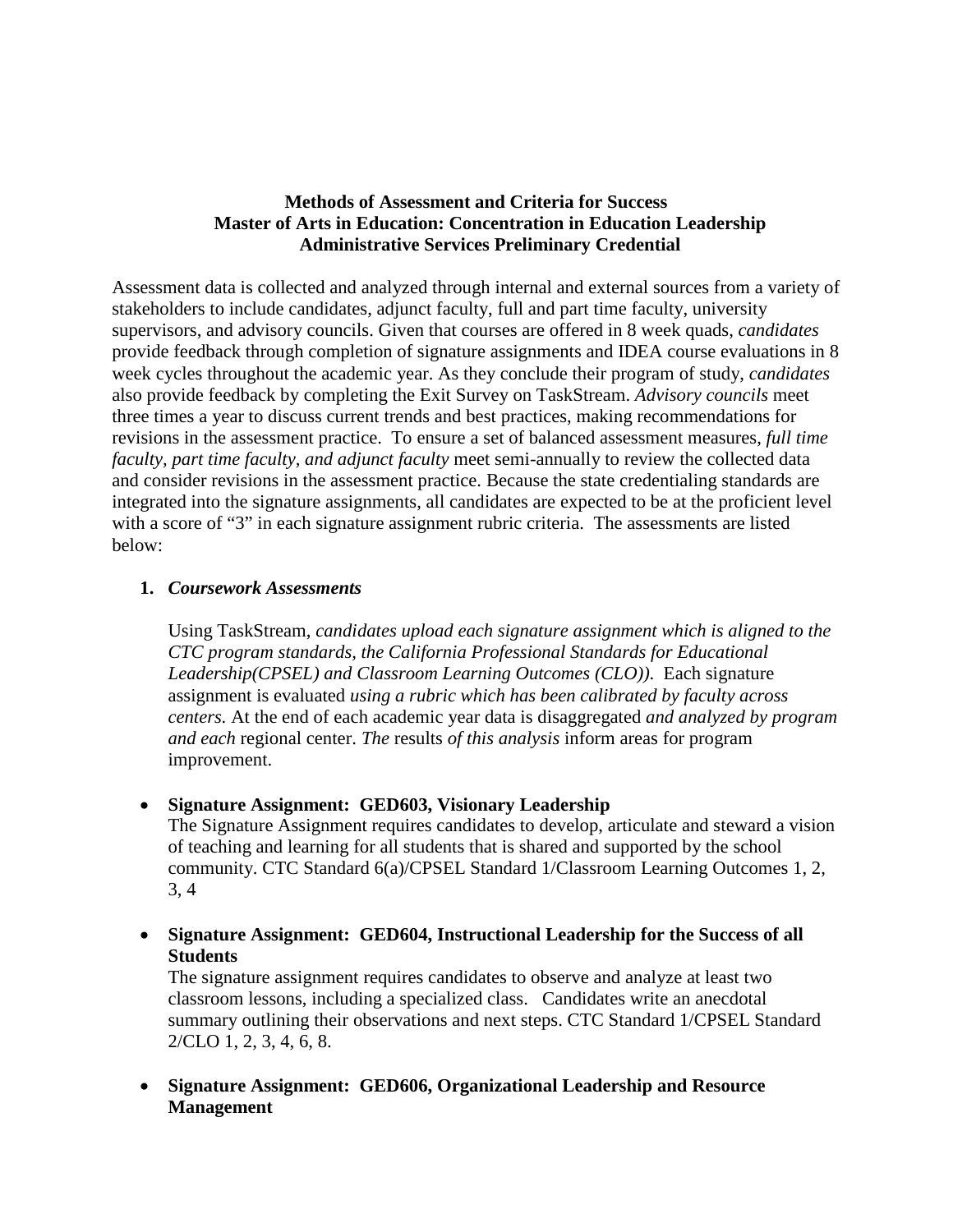Utilizing current student achievement data, candidates create a Title I budget to enhance student achievement. Written justification must be provided to align the dollars with the needs of all students. CTC Standard 6(c)/CPSEL Standard 3/CLO 7, 8, 9, 10, 14.

- **Signature Assignment: GED609, Collaborative and Responsive Leadership**  Candidates are required to develop an action plan with goals, activities and a timeline for strengthening parent involvement and education on their current campus. Candidates review their site plan and district goals and provide scholarly research on best practices for successful parent involvement. **CTC Standard 6(d) CPSEL Standard 4/ CLO 1, 2, 3, 4, 5, 6, 7, 8, 10, 11, 16.**
- **Signature Assignment: GED610, Leadership within the Political, Social, Economic, and Legal Framework** Candidates write an executive summary to the superintendent and cabinet regarding an educational policy or legal issue. They must cite legal and financial practices for their position. **CTC Standard 6(f)/CPSEL Standard 6/CLO 2, 3, 4, 5.**
- **Signature Assignment: GED611, 611 Ethical, Moral and Servant**  Leadership, Candidates develop a personal platform including vision, quality leadership and self analysis of their current strengths and areas in which to improve. They also indicate how to maintain balance in their life and describe their ethical and moral obligations as a public school administrator. **CTC Standard 6(e)/CPSEL Standard 5/CCLO 2, 4, 6, 7, 9.**

# *2. Dispositions Assessments*

The program recognizes the importance of the relationship between ethical and valuebased dispositions and candidate behaviors as the underlying foundation in all *work and endeavors*. As such, candidates are assessed on their dispositional behaviors at *three* stages of their program of study. Assessments are conducted by candidates, instructors, and university supervisors. Action plans are developed to support struggling candidates.

- Program entry admissions rubric
- Self assessment of dispositions
- Fieldwork supervisor assessment of dispositions

### *3. Exit Surveys for Program Completers*

Following the completion of the candidate's program of study, each candidate completes an exit survey. The survey probes candidate satisfaction in the area of course content, instructional delivery, learned skills, and overall satisfaction. Collected data is analyzed with results identifying areas for program improvement.

### *4. Follow-up Surveys*

Follow-up surveys are sent to graduated candidates as well as their employers in the spring following their graduation from the program. Completed survey data is considered.